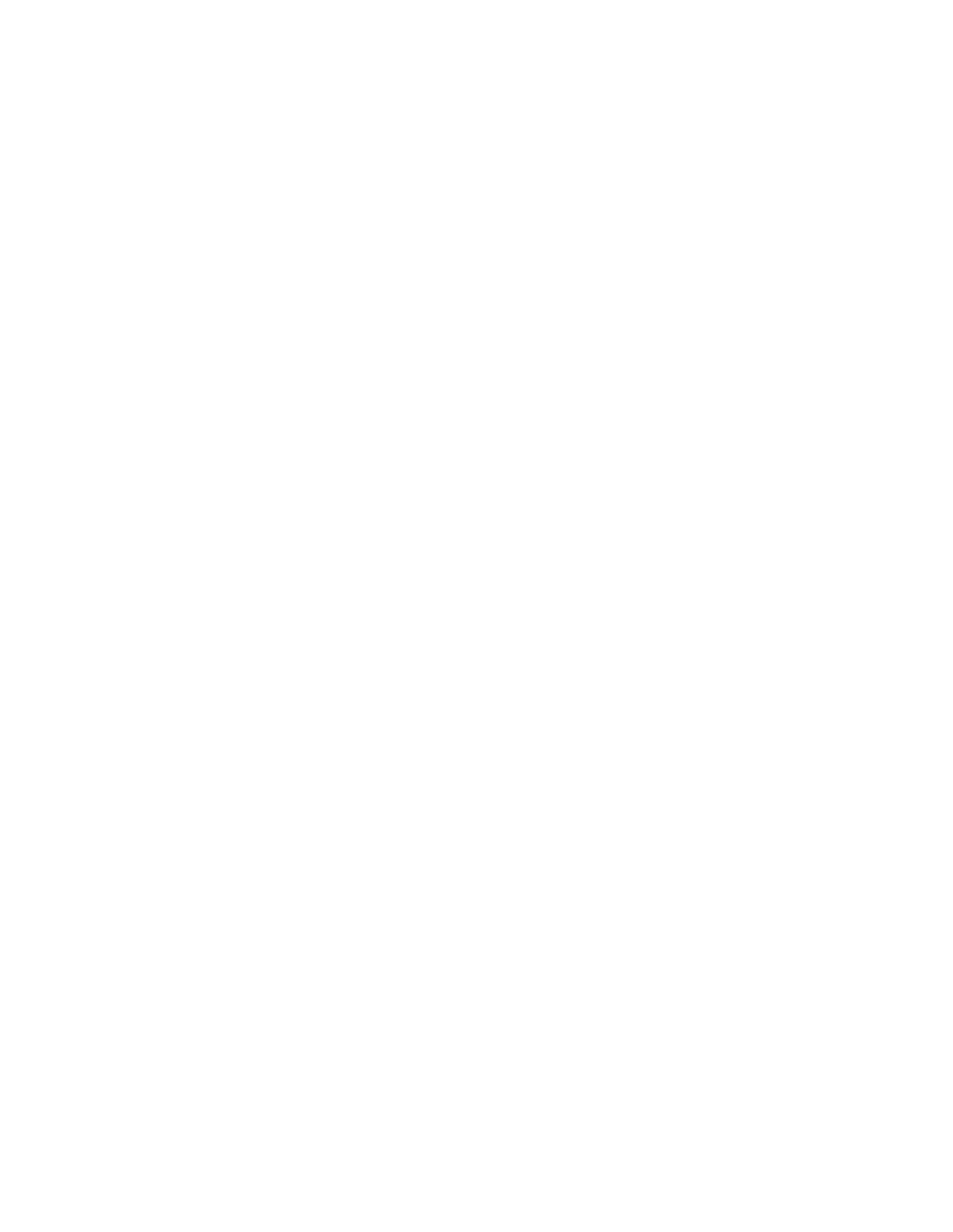## **Zip Zap Zip**

The goal of this activity is to react fast with the appropriate response.

#### **Group Size:**

5-15

#### **Materials Needed:**

None

#### **Set up:**

Eye contact is important in this game. To set this game up, walk them through the pattern of Zip Zap Zop, having them repeat after you a few times.

Then, have them do it while also clapping in front of them, pointed at the person across from them.

- Athlete A finds someone across the circle (Athlete B) claps toward them and says "Zip!"
- Athlete B finds someone across the circle (Athlete C) claps toward them and says "Zap!"
- Athlete C finds someone across the circle (Athlete D) claps toward them and says "Zop!"

This continues until someone says the wrong word. When someone messes up, the proper response is for everyone to clap and cheer for him and her. It is meant to increase the positivity and energy in the group.

The next level is to change the first letter of the words. For example, Zip turns to Lip, Zap turns to Lap, and Zop turns to Lop.

The final level is to allow anyone to change the first letter at any time, so long as the order of words is not messed up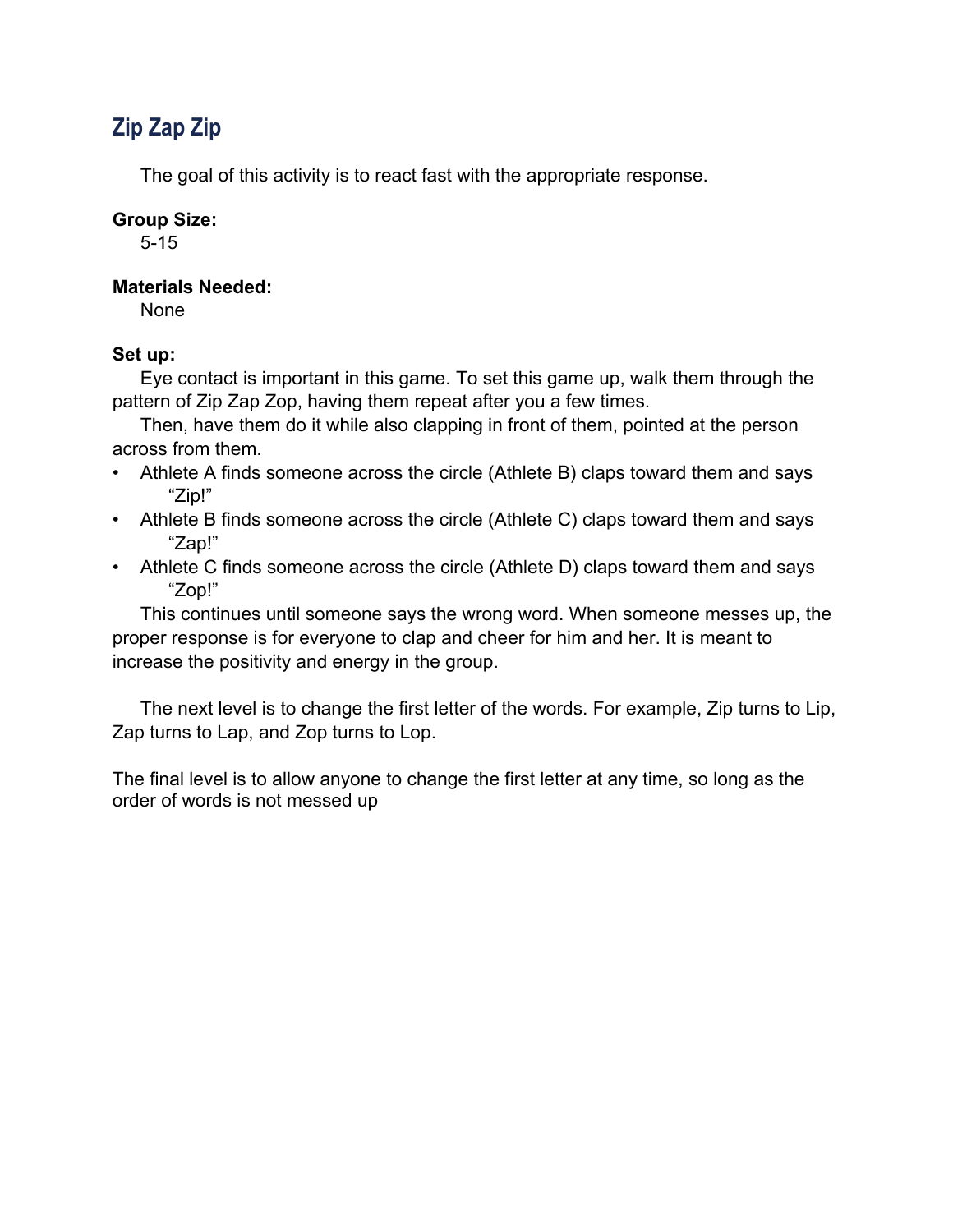## **Alone in the Attic**

The goal of this activity is to pay attention to what the person does before you so you can copy it exactly.

#### **Group Size:**

10. After 10, the activity begins to drag on.

#### **Materials Needed:**

A room to roam around in.

#### **Set up:**

Everything is imaginary. There are no props or actual doors. Athlete #1 enters the attic through the side of the room, walks over to an area, does something, then returns to where he or she came from, and exits.

Athlete #2 imitates exactly what Athlete #1 did, adds on an activity, then leaves.

The remaining athletes imitate what the previous athletes did, adds something of their own, then exits.

Once an athlete completes their visit to the attic, they become the sound effects person for the next athlete.

#### **What to look for:**

This is a memory game. Look for players that are paying attention to the details. Call out a player that did something especially detailed from an athlete before them.

#### **Discussion Question:**

Why is it important to pay attention to the details?

How does watching someone do something and imitating them make us a better athlete? Or, what pro athlete do you try to imitate?